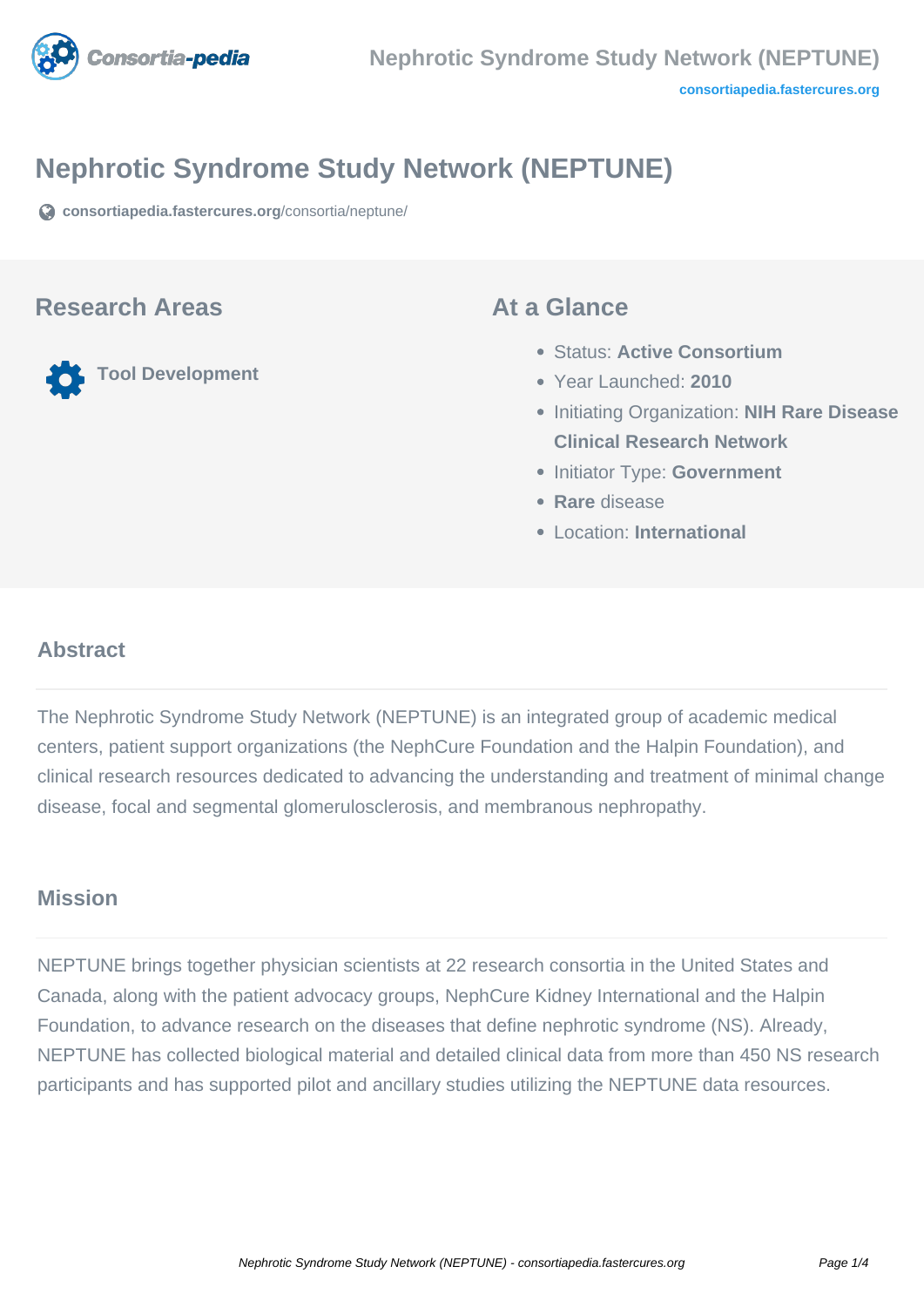

### **Structure & Governance**

This consortium is part of the Rare Diseases Clinical Research Network (RDCRN), an initiative of the Office of Rare Diseases Research, National Center for Advancing Translational Sciences (NCATS). The RDCRN is designed to advance medical research on rare diseases by providing support for clinical studies and facilitating collaboration, study enrollment, and data sharing. Through the RDCRN consortia, physician scientists and their multidisciplinary teams work together with patient advocacy groups to study more than 200 rare diseases at sites across the nation.

 Funding and scientific oversight for the RDCRN are provided by NCATS and 10 NIH components: Eunice Kennedy Shriver National Institute of Child Health and Human Development; National Cancer Institute; the National Heart, Lung and Blood Institute; National Institute of Allergy and Infectious Diseases; National Institute of Arthritis and Musculoskeletal and Skin Diseases; National Institute of Dental and Craniofacial Research; National Institute of Diabetes and Digestive and Kidney Diseases; National Institute of Mental Health; National Institute of Neurological Disorders and Stroke; and Office of the Director. In addition, patient advocacy groups provide funds for many of the projects.

## **Financing**

Now in the second five-year funding cycle, NEPTUNE continues to recruit more research participants as well as to support training and research programs for scientists and clinicians.

### **Patent Engagement**

The RDCRN NEPTUNE Contact Registry is a way for patients with NS and their family members to learn about NEPTUNE research studies that they may be able to join. Participation is completely voluntary, and participants can withdraw at any time. There is no cost to join the Contact Registry.

### **Impact/Accomplishment**

#### **NEPTUNE Studies:**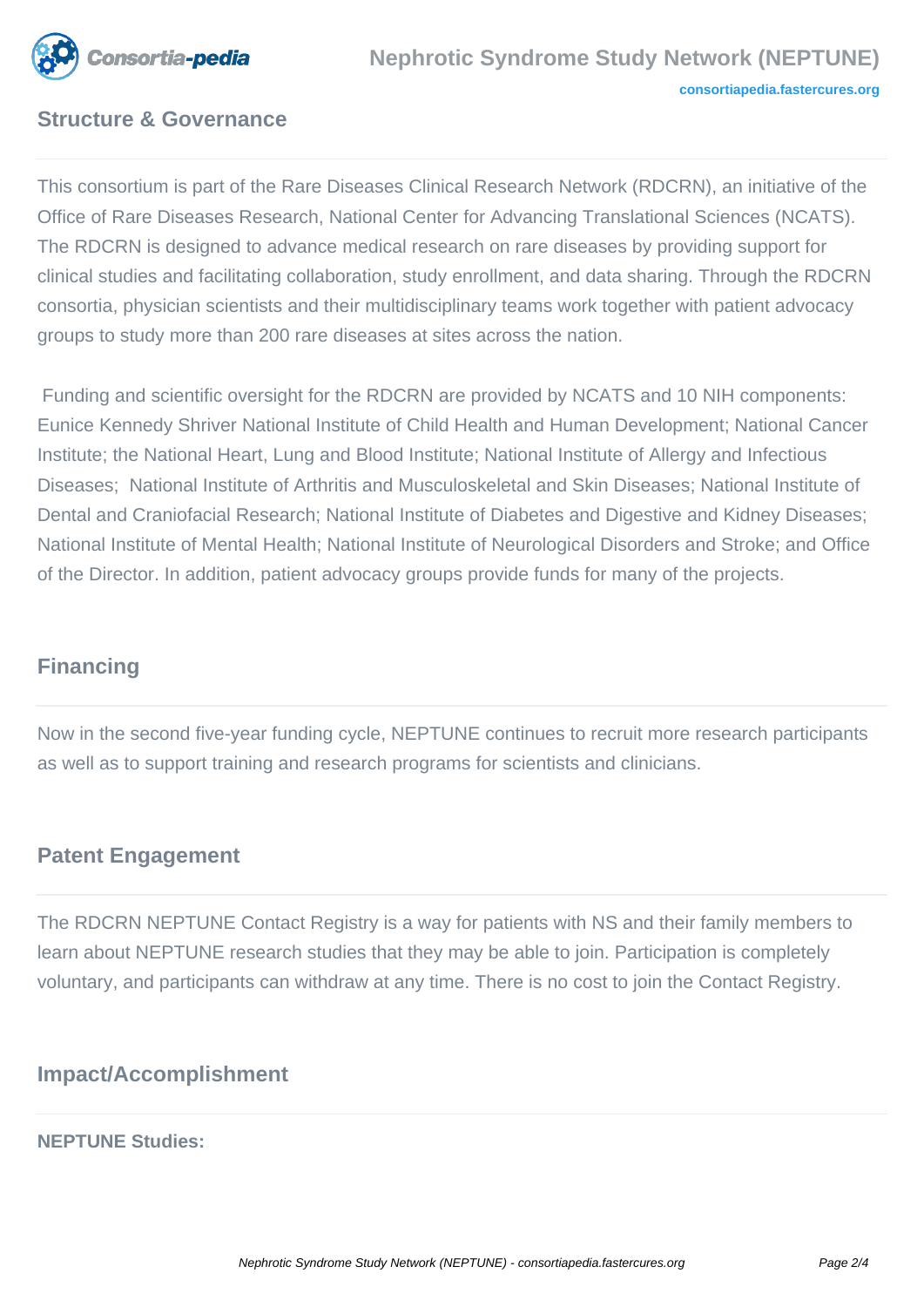

**[consortiapedia.fastercures.org](http://consortiapedia.fastercures.org/)**

6801: [The Nephrotic Syndrome Study Network \(NEPTUNE\) Longitudinal Cohort](http://www.rarediseasesnetwork.org/cms/neptune/Get-Involved/Studies)

**Idiopathic Membranous Nephropathy:**

6804: [Membranous Nephropathy Trial of Rituximab \(MENTOR\)](http://www.rarediseasesnetwork.org/cms/neptune/Get-Involved/Studies)

**Other Nephrotic Research:**

[Randomized, Double-Blind, Safety and Efficacy Study of RE-021 \(Sparsentan\) in Focal Segmental](http://www.clinicaltrials.gov/ct2/show/NCT01613118) [Glomerulosclerosis \(DUET\)](http://www.clinicaltrials.gov/ct2/show/NCT01613118)

[Study of Losmapimod to Reduce Proteinuria in Idiopathic FSGS](https://www.clinicaltrials.gov/ct2/show/NCT02000440?term=NCT02000440&rank=1)

#### **Links/Social Media Feed**

Homepage <http://www.rarediseasesnetwork.org/cms/neptune>

### **Points of Contact**

Chrysta Lienczewski Clinical Research Project Manager Division of Nephrology University of Michigan 206 Simpson Memorial Institute 102 Observatory Ann Arbor, MI 48109 phone: 734-615-5021 fax: 734-615-6005

#### **Sponsors & Partners**

Case Western Reserve University Children's Hospital Los Angeles